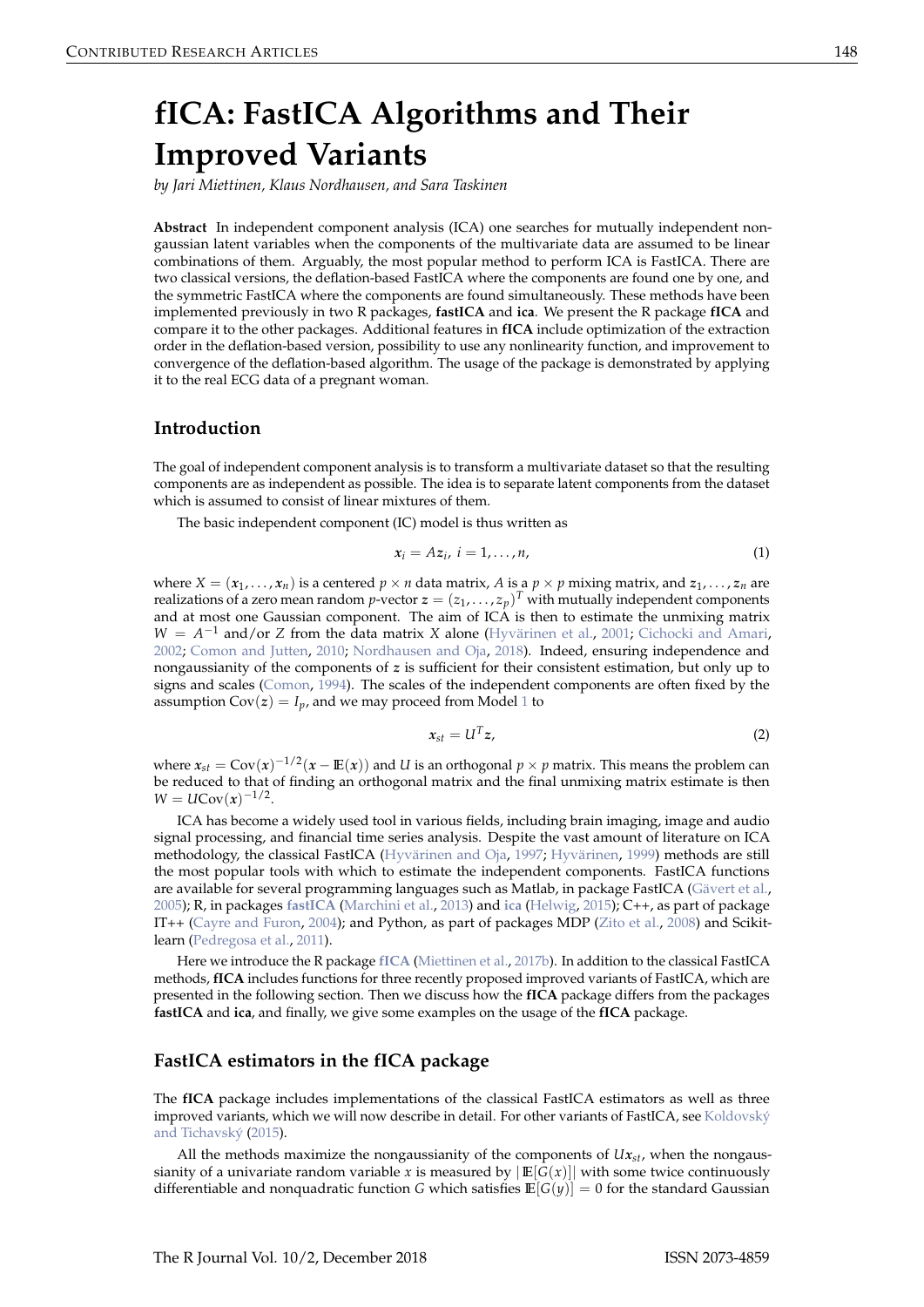<span id="page-1-0"></span>random variable *y*. The established and most popular options for *G* are

$$
pow3: G(x) = (x4 - 3)/4,
$$
  
\n
$$
tanh: G(x) = log(cosh(x)) - c_t,
$$
  
\n
$$
gaus: G(x) = -exp(-x2/2) - c_g,
$$

where  $c_t = \mathbb{E}[\log(\cosh(y))] \approx 0.375$  and  $c_g = \mathbb{E}[-\exp(-y^2/2)] \approx -0.707$ . The names *pow3*, *tanh*, and *gaus* originate from the first derivatives of the functions, the so called nonlinearities,  $g(x) = x^3$ ,  $g(x) = \tanh(x)$ , and  $g(x) = x \exp(-x^2/2)$ . The choice *pow3* always yields consistent estimates, whereas *tanh* and *gaus* do not. However, the examples [\(Miettinen et al.,](#page-9-9) [2017c;](#page-9-9) [Wei,](#page-10-2) [2014\)](#page-10-2) of such distributions of the independent components where *tanh* and *gaus* fail are quite artificial, and we agree with [Hyvärinen](#page-9-3) [\(1999\)](#page-9-3) stating that *tanh* and *gaus* work with most of the reasonable distributions. For further discussions concerning possible nonlinearities and their properties, see [Dermoune and Wei](#page-9-10) [\(2013\)](#page-9-10) and [Virta and Nordhausen](#page-10-3) [\(2017\)](#page-10-3).

#### **Deflation-based FastICA and its variants**

The first FastICA paper [\(Hyvärinen and Oja,](#page-9-2) [1997\)](#page-9-2) used *pow3* to find the independent components one after the other. In this *deflation-based FastICA,* the *k*th row of  $U = (\boldsymbol{u}_1, \dots, \boldsymbol{u}_p)^T$  maximizes

 $|\mathbb{E}[G(u_k^T x_{st})]|$ 

under the constraints  $u_k^T u_k = 1$  and  $u_j^T u_k = 0$  for  $j = 1, ..., k - 1$ . A modified Newton-Raphson algorithm iterates the following steps until convergence:

$$
\begin{aligned} \mathbf{u}_k &\leftarrow \mathbb{E}[g(\mathbf{u}_k^T \mathbf{x}_{st}) \mathbf{x}_{st}] - \mathbb{E}[g'(\mathbf{u}_k^T \mathbf{x}_{st})] \mathbf{u}_k \\ \mathbf{u}_k &\leftarrow \left(\mathbf{I}_p - \sum_{l=1}^{k-1} \mathbf{u}_l \mathbf{u}_l^T\right) \mathbf{u}_k \\ \mathbf{u}_k &\leftarrow ||\mathbf{u}_k||^{-1} \mathbf{u}_k \end{aligned}
$$

where the last two steps perform the Gram-Schmidt orthonormalization.

In addition to the global maximum, the objective function has several local maxima to which the FastICA algorithm may converge. The order in which the rows of *U* are found depends on their initial values. The extraction order affects the estimation performance, and to our knowledge, **fICA** is the only R package which provides a function to estimate the rows of *U* in such order that the objective function is maximized globally at each stage. This extraction order is usually better than a random order, even though not always optimal.

The statistical properties including asymptotic normality of the deflation-based FastICA estimator were studied rigorously in [Ollila](#page-9-11) [\(2009,](#page-9-11) [2010\)](#page-10-4); [Nordhausen et al.](#page-9-12) [\(2011\)](#page-9-12). The derivation of the asymptotic variances of the unmixing matrix estimate lead to *reloaded FastICA* [\(Nordhausen et al.,](#page-9-12) [2011\)](#page-9-12) which first computes an initial estimate  $\tilde{Z}$  of the sources applying some simple IC method such as FOBI [\(Cardoso,](#page-8-4) [1989\)](#page-8-4) or k-JADE [\(Miettinen et al.,](#page-9-13) [2013\)](#page-9-13). For all components of  $\hat{Z}$ , one then computes certain quantities from which the optimal extraction order can be deduced.

The *adaptive deflation-based FastICA* [\(Miettinen et al.,](#page-9-14) [2014\)](#page-9-14) differs from the other estimators here, as instead of one nonlinearity it uses a candidate set of multiple nonlinearities, from which the best one is chosen for each component. Again, an initial estimate of the sources is computed and then the same quantities as in reloaded FastICA are obtained, but now for for each candidate in the set of nonlinearities. In addition to identifying the optimal extraction order, the optimal nonlinearity for each independent component is also chosen separately. The default set of nonlinearities for the function adapt\_fICA in the R package **fICA** includes *pow3*, *tanh*, *gaus*, and the following eleven options:

| $g(x) = x^3$               | $g(x) = (x - 0.2)^2 + (x + 0.2)^2$             |
|----------------------------|------------------------------------------------|
| $g(x) = tanh(x)$           | $g(x) = (x - 0.4)^2 + (x + 0.4)^2$             |
| $g(x) = x \exp(-x^2/2)$    | $g(x) = (x - 0.6)^2 + (x + 0.6)^2$             |
| $g(x) = (x + 0.6)^2$       | $g(x) = (x - 0.8)^2 + (x + 0.8)^2$             |
| $g(x) = (x - 0.6)^2_+$     | $g(x) = (x - 1.2)^2 + (x + 1.2)^2$             |
| $g(x) = (x)_+^2 + (x)_-^2$ | $g(x) = (x - 1.4)^2 + (x + 1.4)^2$             |
| $g(x) = (x-1)^2 + (x+1)^2$ | $g(x) = (x - 1.6)^{2}_{+} + (x + 1.6)^{2}_{-}$ |

where  $(x)$ <sub>+</sub> = *x* if *x* > 0 and 0 otherwise, and  $(x)$ <sub>−</sub> = *x* if *x* < 0 and 0 otherwise.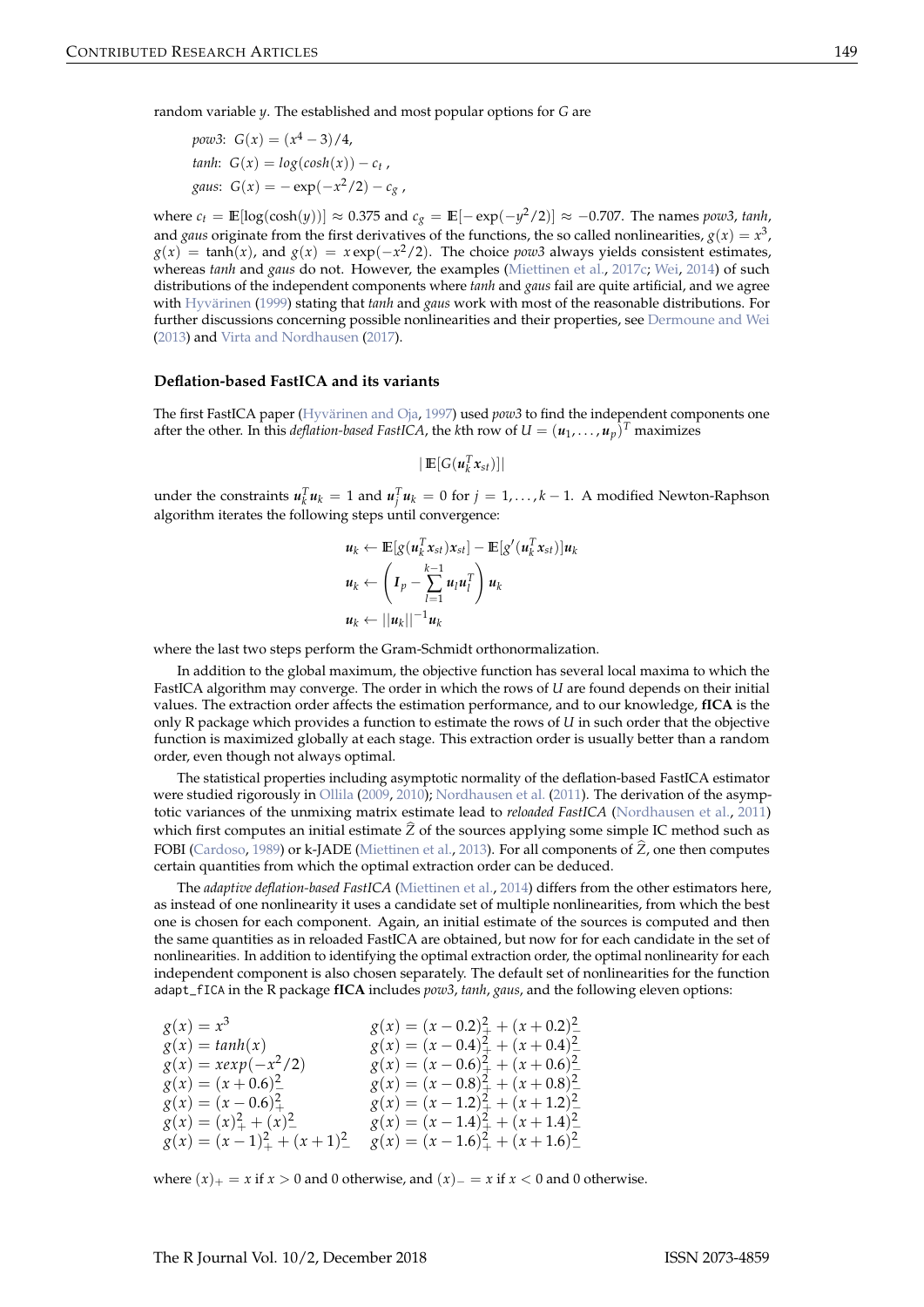#### <span id="page-2-0"></span>**Symmetric and squared symmetric FastICA**

The *symmetric FastICA* [\(Hyvärinen,](#page-9-3) [1999\)](#page-9-3) estimator maximizes

$$
\sum_{j=1}^p | \mathop{\mathbb{E}}[G(u_j^T x_{st}] |
$$

under the orthogonality constraint  $UU^T = I_p$ . Now the rows of  $U = (u_1, \ldots, u_p)^T$  are estimated in parallel, and the steps of the iterative algorithm are

$$
\mathbf{u}_k \leftarrow \mathbb{E}[g(\mathbf{u}_k^T \mathbf{x}_{st}) \mathbf{x}_{st}] - \mathbb{E}[g'(\mathbf{u}_k^T \mathbf{x}_{st})] \mathbf{u}_k, \ k = 1, \ldots, p
$$
  

$$
U \leftarrow (UU^T)^{-1/2} U.
$$

The first update step is similar to that of the deflation-based version. In a way, the orthogonalization step can be seen as taking an average over the vectors of the first step, while in the Gram-Schmidt orthogonalization the errors in estimating the first rows of *U* will remain throughout the estimation. It is said that the error accumulates in the deflation-based approach. The symmetric FastICA is usually considered superior to the deflation-based FastICA, but there are also cases where the accumulation is preferable to the averaging. This occurs when some independent components are easier to find than the others. Statistical properties of symmetric FastICA are given in [Miettinen et al.](#page-9-15) [\(2015\)](#page-9-15); [Wei](#page-10-5) [\(2015\)](#page-10-5); [Miettinen et al.](#page-9-9) [\(2017c\)](#page-9-9).

The *squared symmetric FastICA* [\(Miettinen et al.,](#page-9-9) [2017c\)](#page-9-9) estimator maximizes

$$
\sum_{j=1}^p (\mathop{\mathrm{I\!E}}[G(u_j^T x_{st}])^2
$$

under the orthogonality constraint  $UU^T = I_p$ . The first step of the algorithm

$$
\mathbf{u}_k \leftarrow \mathbb{E}[G(\mathbf{u}_k^T \mathbf{x}_{st})](\mathbb{E}[g(\mathbf{u}_k^T \mathbf{x}_{st})\mathbf{x}_{st}] - \mathbb{E}[g'(\mathbf{u}_k^T \mathbf{x}_{st})]\mathbf{u}_k), \ k = 1,\ldots,p,
$$
  

$$
U \leftarrow (UU^T)^{-1/2}U
$$

is that of the classical symmetric version multiplied by  $\mathbb{E}[G(u_k^T x_{st})]$ . Hence, the squared symmetric version puts more weight on the rows which correspond to more nongaussian components, which most often, but not always, is advantageous.

For both of the symmetric versions, the initial value of *U* is not important when the sample size is large, as the algorithms converge always to the global maxima. With small sample sizes the initial value plays a role.

### **Comparison of the packages**

The FastICA algorithms sometimes fail to converge when the sample size is small. However, this is not obvious if one uses the R package **fastICA** or **ica** since they do not give errors or warnings if the algorithm does not converge, but simply return the estimate after the maximum number of iterations has been reached. In the **fastICA** package, the information about convergence can be obtained, but since it is not given in the default setup, many of the users will not notice it. Similarly, in the **ica** package the number of iterations is included in the output and could be used as an indicator for convergence, but convergence problems might still go unnoticed. Growing the number of iterations does usually not help because if the algorithm has not converged after 2000 iterations, it is often repeating a loop of values. In contrast, the functions in the R package **fICA** give an error message if the algorithm does not converge. When computing the symmetric estimators, the user can choose the number of random orthogonal matrices which are generated for the initial values of the algorithms. If this number is at least two, the function returns the estimate which yields the highest value of the objective function and gives a warning if none of the algorithm runs converge. To avoid the repeating loop in the deflation-based case,  $fICA$  alternates the step size. The update of the vector  $u_k$  is of the form

$$
\boldsymbol{u}_k \leftarrow w \boldsymbol{u}_k + (1-w) \left( \mathbb{E} [g(\boldsymbol{u}_k^T \boldsymbol{x}_{st}) \boldsymbol{x}_{st}] - \mathbb{E} [g'(\boldsymbol{u}_k^T \boldsymbol{x}_{st})] \boldsymbol{u}_k \right),
$$

where *w* is zero for most iterations and takes small nonzero values with some selected iteration numbers with an irregular pattern.

To sum up the key differences of **fICA** to the **fastICA** and **ica** packages, we present Table [1.](#page-3-0)

The number of nonlinearities in **fICA** is basically unlimited. In addition to the already implemented suggestions, the user can provide their own functions by specifying *g* and its derivative. We provide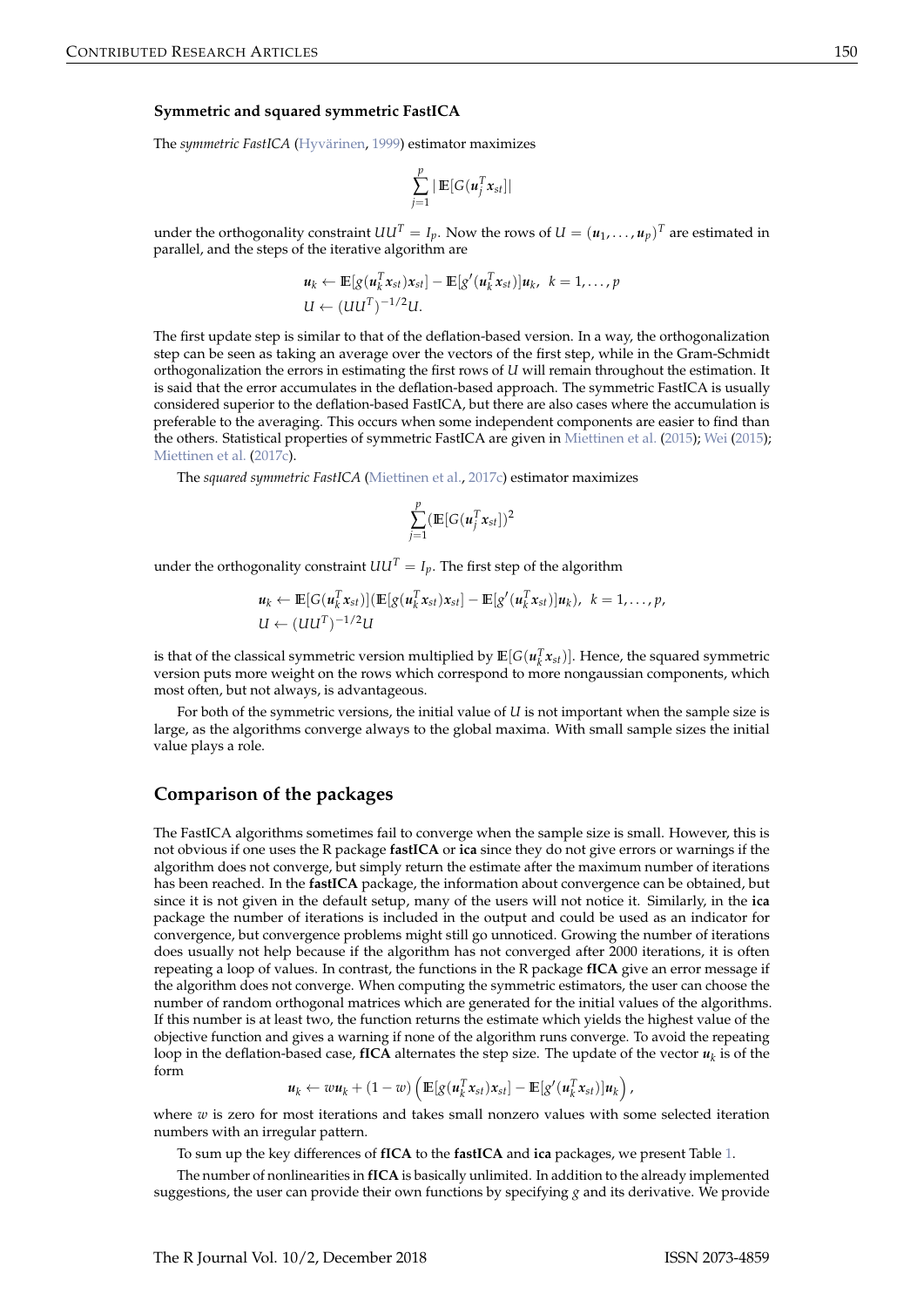|                            | fICA       | fastICA    | ica        |
|----------------------------|------------|------------|------------|
| Symmetric FastICA          | <b>YES</b> | <b>YES</b> | YES        |
| Squared symm. FastICA      | <b>YES</b> | NO.        | <b>NO</b>  |
| Deflation-based FastICA    | <b>YES</b> | <b>YES</b> | <b>YES</b> |
| Optimized extraction order | <b>YES</b> | NO         | NO         |
| Adaptive defl. FastICA     | <b>YES</b> | NO         | NO         |
| Error if no convergence    | <b>YES</b> | NO         | NO         |
| Number of nonlinearities   | $\infty$   | 2          | 3          |

<span id="page-3-1"></span><span id="page-3-0"></span>

| Table 1: The properties of the three R packages which include the FastICA algorithm. |
|--------------------------------------------------------------------------------------|
|--------------------------------------------------------------------------------------|

an example of the user-specified option in the next section.

#### **Examples**

To illustrate the use of the **fICA** package, we give the following two examples.

#### **Electrocardiography data**

First, we analyze an electrocardiography recording (ECG) dataset foetal\_ecg.dat [\(de Lathauwer](#page-9-16) [et al.,](#page-9-16) [2000\)](#page-9-16), which can be downloaded from the supplementary files of [Miettinen et al.](#page-9-17) [\(2017d\)](#page-9-17). An ECG measures the electrical potential on the body surface. This recording is from a pregnant woman and consists of eight signals from five sensors on the stomach and three on the chest. The lengths of the signals are 2500 time points.

The signals are mixtures of fetus' and mother's heart beats and possibly some artifacts. The goal is to separate these sources using independent component analysis.

```
> library(fICA)
> library(JADE)
> options(digits = 4)
>
> dataset <- matrix(scan("https://www.jstatsoft.org/index.php/jss/article/
+ downloadSuppFile/v076i02/foetal_ecg.dat"), 2500, 9, byrow = TRUE)
> X < - dataset[, 2:9]
> plot.ts(X, nc = 1, main = "Data")
```
After downloading the data and plotting it in Figure [1,](#page-4-0) we see that the main feature in each signal are 14 peaks, which are presumably produced by mother's heart beats. Next, we show how to apply the function adapt\_fICA with a modified set of nonlinearities. We demonstrate how to use the pre-programmed *pow3* , *tanh*, and *gaus* options in the packages, and demonstrate how to use a user-specified function by providing *g* and its derivative for another classical nonlinearity called *skew* given by  $g(x) = x^2$ .

```
> g \leftarrow function(x) { x^2 }> dg <- function(x){ 2*x }
> gf_{new} < -c(gf[1:3], g)> dgf_new <- c(dgf[1:3], dg)
> gnames_new <- c(gnames[1:3], "skew")
 >
> res \le - adapt_fICA(X, gs = gf_new, dgs = dgf_new, name = gnames_new, kj = 1)
\rightarrow> res
W :
        [0,1] [0,2] [0,3] [0,4] [0,5] [0,6] [0,7][1,] -0.04135 0.059521 0.004006 0.001754 -0.010123 0.0076023 0.0001551
[2,] 0.01731 -0.023294 0.002298 0.002663 0.008367 0.0022727 -0.0075911
[3,] 0.09352 0.071699 -0.106091 -0.004342 0.175369 -0.0030657 -0.0063677
[4,] -0.05358 0.106633 0.076979 0.044062 -0.024241 -0.0261067 -0.0522030
[5,] 0.15805 0.039095 0.233377 -0.041272 -0.169486 0.0104065 -0.0116267
[6,] -0.06605 0.114817 0.201392 -0.021387 0.234210 -0.0106505 0.0254791
[7,] 0.07817 -0.001272 0.146718 0.220175 -0.180189 -0.0008764 0.0035999
```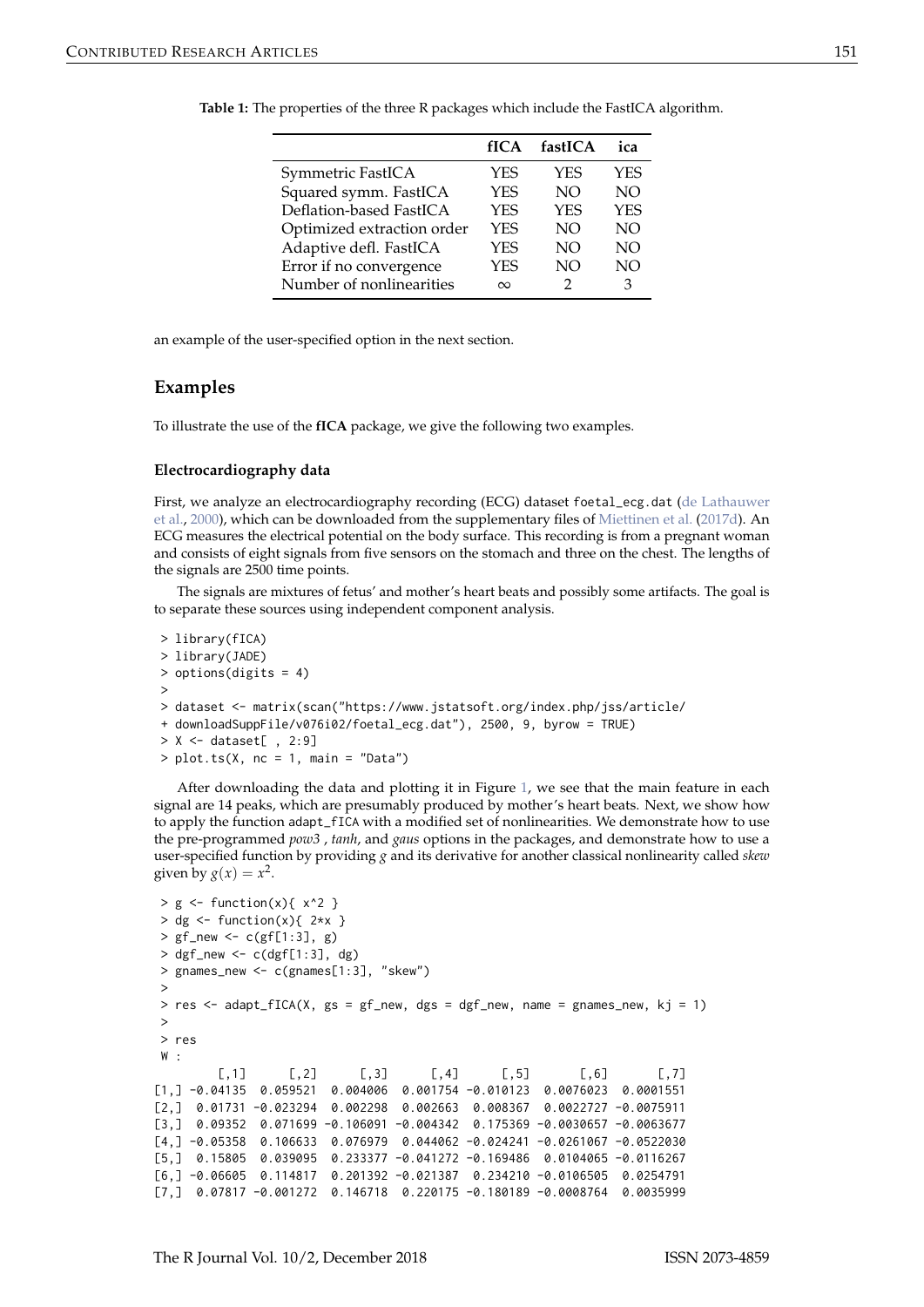<span id="page-4-0"></span>

**Data**

**Figure 1:** The ECG signals of a pregnant woman.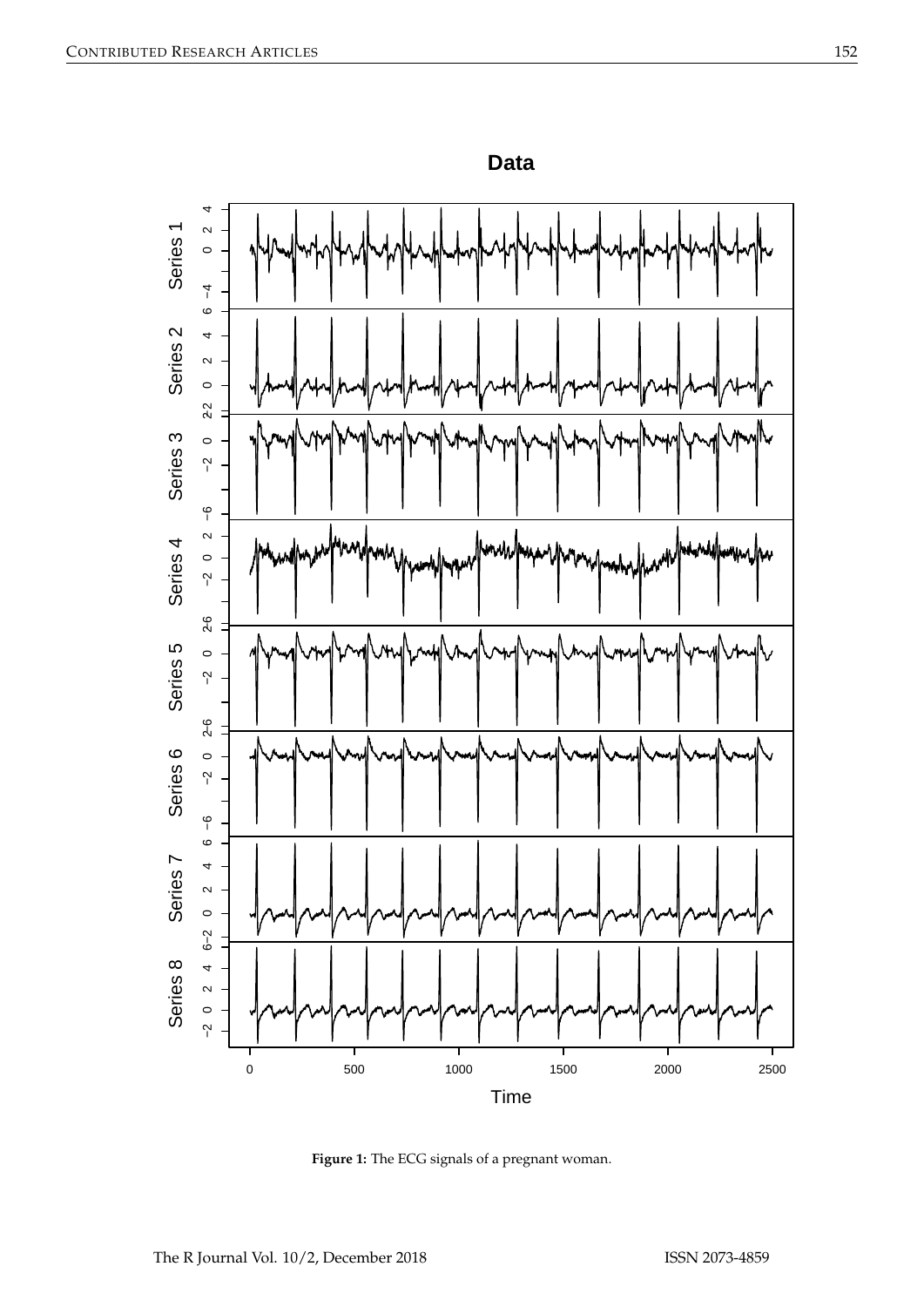```
[8,] -0.25492 0.313232 0.049493 0.089799 0.028816 0.0232881 -0.0535985
         [,8]
[1, ] -0.009234[2,] 0.009301
[3,] 0.013034
[4,] 0.022396
[5,] 0.028662
[6, ] -0.010261[7, ] -0.009922[8,] 0.034743
gs :
[1] "pow3" "tanh" "gaus" "skew"
used_gs :
[1] "gaus" "gaus" "gaus" "tanh" "tanh" "tanh" "tanh"
alphas :
    comp 1 comp 2 comp 3 comp 4 comp 5 comp 6 comp 7 comp 8
pow3 0.7445 0.6119 1.4060 1.994 5.014 9.628 23.28 50087.8
tanh 0.2433 0.2569 0.7769 1.374 3.189 8.400 21.53 343.3
gaus 0.2058 0.2336 0.7336 1.458 3.351 10.829 22.87 215.1
skew 0.5457 0.4126 11.8980 7.091 12.867 9.118 25.00 108.7
init_est :
[1] "1-JADE"
```
In the output, we have the  $8 \times 8$  unmixing matrix, the names of the available nonlinearities, the nonlinearities used, the criterion values for the selection of the extraction order and the nonlinearities, and the name of the initial estimator. Note that the used\_gs output does not give a nonlinearity for the last component since the last component is fixed by the seven previous components due to the orthogonality constraint.

> plot.ts(bss.components(res), nc=1, main="Estimated components")

Figure [2](#page-6-0) plots the estimated independent components. Clearly, the first two components are related to mother's heart beat and the third one is related to fetus' heart beat. The third row of the unmixing matrix estimate shows which data signals contribute to the estimate of the fetal heart beat. Not surprisingly, the nonzero coefficients correspond to sensors 1, 2, 3, and 5, which are located on the stomach area.

#### **Simulations**

In this simulation example, we also take a look at the related R package **[BSSasymp](https://CRAN.R-project.org/package=BSSasymp)** [\(Miettinen et al.,](#page-9-18) [2017a\)](#page-9-18), which computes asymptotic covariance matrices of several mixing and unmixing matrix estimates, including the FastICA variants discussed in this paper and implemented in **fICA**. The *p* = 3 independent components in the simulation setup are generated from a *t*9-distribution, an exponential distribution with rate 1, and the normal distribution. Each density is standardized so that the expected value is 0 and the variance is 1. In each of the 1000 repetitions, the sample size is 5000, the mixing matrix is the same randomly generated  $3 \times 3$  matrix, and we collect the unmixing matrix estimates given by (1) the reloaded deflation-based FastICA using *tanh* from **fICA**; (2) deflation-based FastICA using *tanh* from **fastICA**; and (3) deflation-based FastICA using *tanh* from **ica**. The goal of the simulation is to show that the extraction order of the components indeed matters.

```
> library(fICA)
> library(fastICA)
> library(ica)
> library(BSSasymp)
> library(JADE)
>
> options(digits = 4)
> set.seed(1145)
>
> rort <- function(p){qr.Q(qr(matrix(rnorm(p * p), p)))}
>
```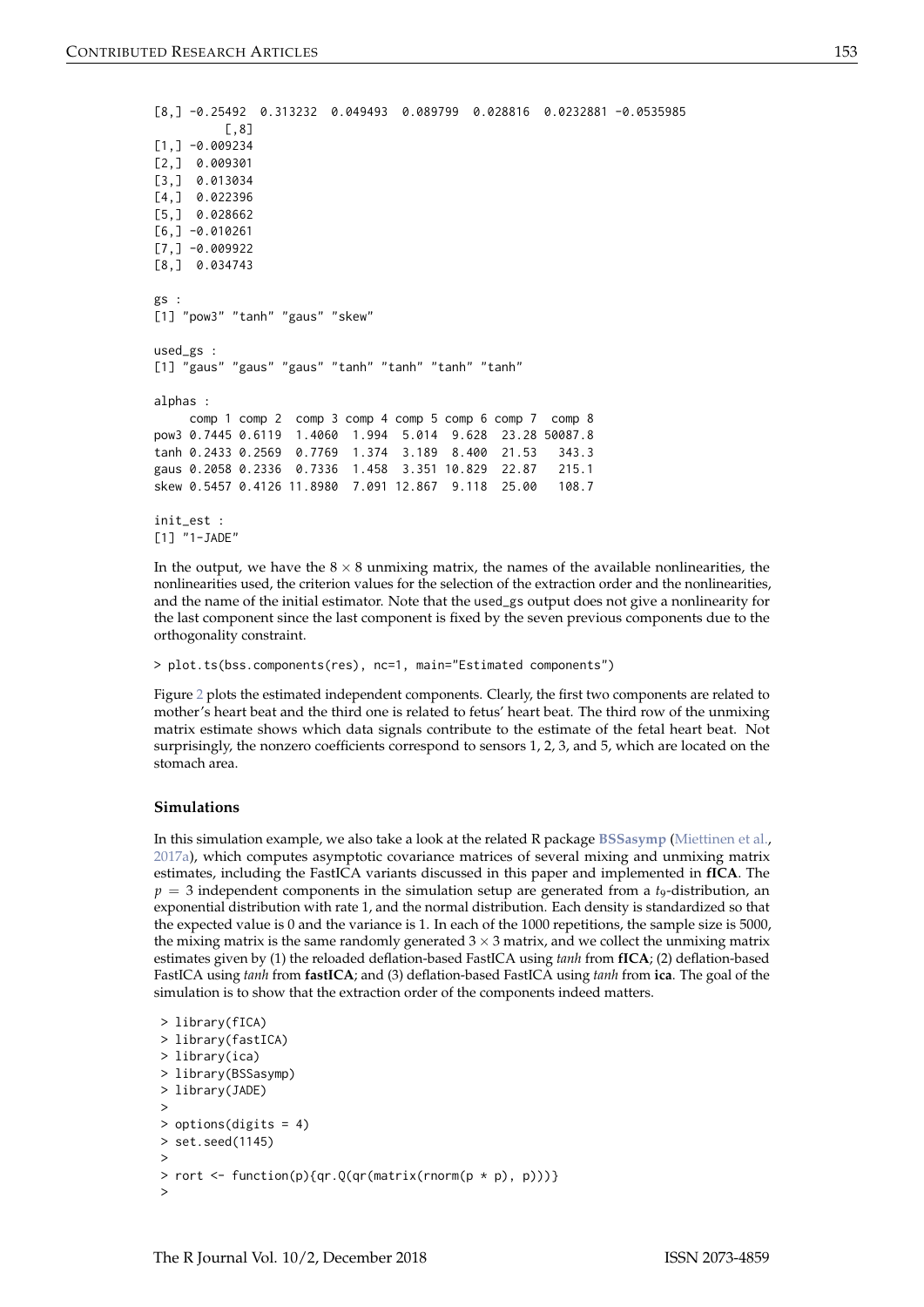<span id="page-6-0"></span>

# **Estimated components**

**Figure 2:** The estimated independent components from the ECG data.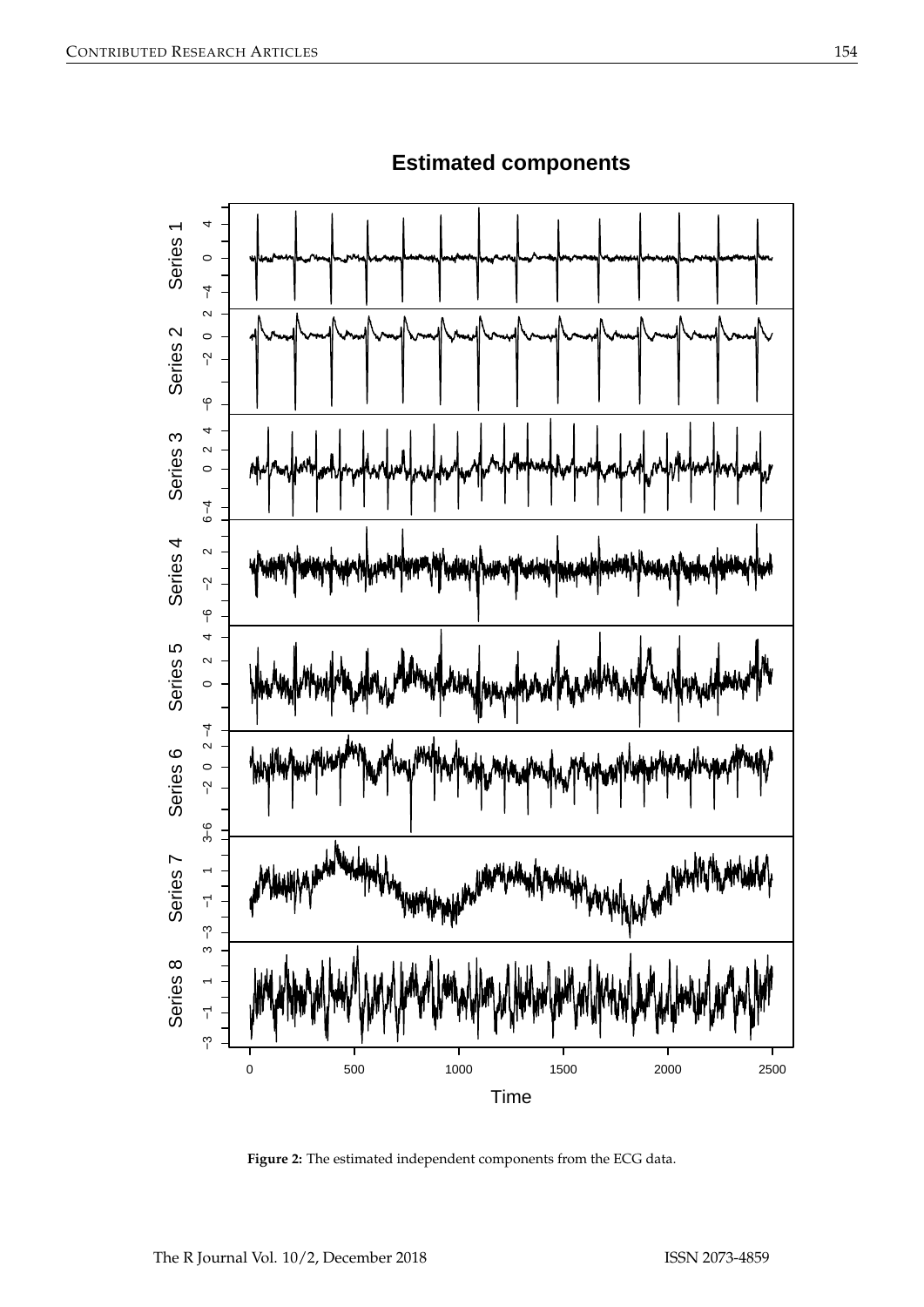```
>
> n < -5000> p < -3> A <- matrix(rnorm(p^2), p, p)
>
> Ws1 <- Ws2 <- Ws3 <- vector("list", 1000)
>
> for(i in 1:1000){
   Z \le cbind(rt(n, 9) / sqrt(9/7), rexp(n, 1) - 1, rnorm(n))
+
+ X <- tcrossprod(Z,A)
+
+ init = rort(p)
+
+ Ws1[[i]] <- reloaded_fICA(X, g = "tanh")$W
+ res <- fastICA(X, n.comp = 3, alg.typ = "deflation" )
+ Ws2[[i]] <- t(res$W) %*% t(res$K)
+ Ws3[[i]] <- icafast(X, nc = 3, alg = "def", Rmat = init)$W
+ }
```
To obtain the theoretical asymptotic variances, the density functions of the independent components and their supports are required. Function ASCOV\_FastICAdefl computes the values for deflation-based variants of FastICA. However, when the initial matrix is random as it is in **fastICA** and **ica**, there are no asymptotic results. Therefore, we only consider the reloaded FastICA for which the asymptotic variances are derived using ASCOV\_FastICAdefl with method = "adapt" and only one nonlinearity. The output component \$COV\_W gives the asymptotic covariance matrix of the unmixing matrix estimate with the variances on the diagonal. The variances can be estimated using the function ASCOV\_FastICAdefl\_est and the data matrix. Here we estimate the variances from the last dataset generated above. In this case, the estimated variances are slightly higher than the theoretical values. Finally, we compute the variances from the simulations, and notice that they are quite close to the theoretical and the estimated variances.

```
> f1 \leq function(x){ dt(x*sqrt(9/7),9)*sqrt(9/7) }
> f2 < - function(x){ dexp(x+1,1) }
> f3 < - function(x){ dnorm(x) }
> supp \le matrix(c(-Inf, -1, -Inf, Inf, Inf, Inf), p, 2)
 >
> COV <- ASCOV_FastICAdefl(c(f1,f2,f3), gf[2], dgf[2], Gf[2],
+ method = "adapt", name = c("tanh"), supp = supp, A = A)$COV_W
> matrix(diag(COV), p, p)
      [0,1] [0,2] [0,3][1,] 6.974 1.486 4.157
[2,] 27.813 5.163 10.895
[3,] 4.703 1.533 9.879
> COV_est <- ASCOV_FastICAdefl_est(X, gf[2], dgf[2], Gf[2],
+ method="adapt", name=c("tanh"))$COV_W
> matrix(diag(COV_est), p, p)*n
       [0, 1] [0, 2] [0, 3][1,] 7.219 1.369 4.356
[2,] 39.321 6.399 12.983
[3,] 5.714 1.552 16.177
> apply(simplify2array(Ws1), c(1,2), var)*n
       [0, 1] [0, 2] [0, 3][1,] 7.128 1.582 4.132
[2,] 29.009 5.334 11.498
[3,] 4.939 1.528 10.639
```
The minimum distance index [\(Ilmonen et al.,](#page-9-19) [2010\)](#page-9-19) can be used to quantify the separation performance of an unmixing matrix  $\hat{W}$  in a simulation study where the mixing matrix is known. It is defined as

$$
\widehat{D} = \frac{1}{\sqrt{p-1}} \inf_{C \in \mathcal{C}} \|C\widehat{W}A - I_p\|,
$$

where  $\|\cdot\|$  is the Frobenius norm and

 $C = \{C : each row and column of C has exactly one non-zero element\}.$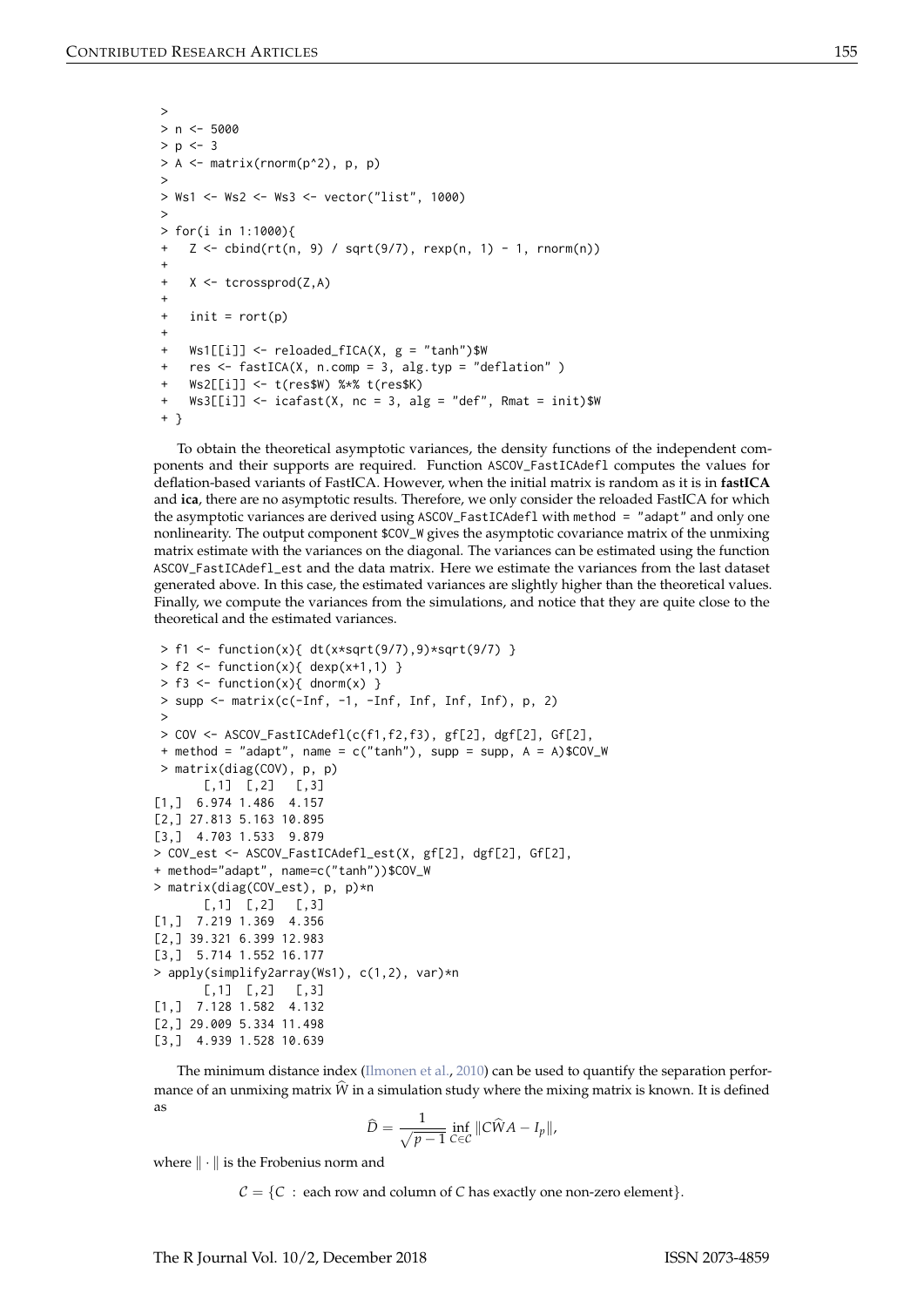The minimum distance index takes values between 0 and 1, where zero means perfect separation. The function ASCOV\_FastICAdefl gives the limiting expected value of  $\hat{D}^2n(p-1)$ , which is independent of the mixing matrix *A*. Below, the expected value is computed for the optimal extraction order (first the exponential, then the *t*9-distribution, and the Gaussian component last), and for the other reasonable order (first the *t*9-distribution, then exponential, and the Gaussian last). If the Gaussian component is found first or second, the limiting expected value goes to infinity. We also compute the averages of  $\hat{D}^2n(p-1)$  over the 1000 repetitions for the three estimates. The average of the reloaded FastICA is close to the expected value of the optimal order, while the other two estimates with a random initial value have larger averages, indicating that the components are often found in non-optimal order.

```
> EMD_opt <- ASCOV_FastICAdefl(c(f1,f2,f3), gf[2], dgf[2], Gf[2],
+ method = "adapt", name = c("tanh"), supp = supp, A = A)$EMD
> EMD_opt
[1] 44.74
> EMD2 <- ASCOV_FastICAdefl(c(f1,f2,f3), gf[2], dgf[2], Gf[2],
+ method = "regular", name = c("tanh"), supp = supp, A = A)$EMD
> EMD2
[1] 67.66
> MD1 <- unlist(lapply(Ws1, MD, A=A))
> MD2 <- unlist(lapply(Ws2, MD, A=A))
> MD3 <- unlist(lapply(Ws3, MD, A=A))
>
> mean(MD1^2)*n*(p-1) # fICA[1] 46.74
> mean(MD2^2)*n*(p-1) # fastICA
[1] 67.87
> mean(MD3^2)*n*(p-1) # ica
[1] 69.34
```
This simulation shows the effect of the extraction order in deflation-based fastICA. To date, only **fICA** has offered tools to find the optimal extraction order.

# **Summary**

FastICA is the most widely used method to carry out independent component analysis. The R package **fICA** contributes to existing methods in two ways. First, it introduces the reloaded and adaptive deflation-based FastICA and the squared symmetric FastICA. Second, it improves on the existing R functions for classical FastICA algorithms by allowing user-specified nonlinearities and enhancing the convergence of the deflation-based FastICA. We gave a short review of the FastICA estimators, and examples on how to use them with the **fICA** package.

# **Acknowledgements**

We would like to thank the anonymous reviewer for comments. The work of Klaus Nordhausen and Sara Taskinen was supported by CRoNoS COST Action IC1408, COST (European Cooperation in Science and Technology).

# **Bibliography**

- <span id="page-8-4"></span>J. F. Cardoso. Source separation using higher order moments. In *International Conference on Acoustics, Speech, and Signal Processing*, pages 2109–2112, 1989. doi: 10.1109/ICASSP.1989.266878. [[p149\]](#page-1-0)
- <span id="page-8-3"></span>F. Cayre and T. Furon. *Implementation of FastICA (Independent Component Analysis) for IT++*, 2004. TEMICS Project INRIA/Rennes (IRISA) Campus Universitaire de Beaulieu 35402. [[p148\]](#page-0-1)
- <span id="page-8-0"></span>A. Cichocki and S. Amari. *Adaptive Blind Signal and Image Processing: Learning Algorithms and Applications.* John Wiley & Sons, Cichester, 2002. doi: 10.1002/0470845899. [[p148\]](#page-0-1)
- <span id="page-8-2"></span>P. Comon. Independent component analysis - a new concept? *Signal Processing*, 36:287–314, 1994. doi: 10.1016/0165-1684(94)90029-9. [[p148\]](#page-0-1)
- <span id="page-8-1"></span>P. Comon and C. Jutten. *Handbook of Blind Source Separation. Independent Component Analysis and Applications*. Academic Press, Amsterdam, 2010. [[p148\]](#page-0-1)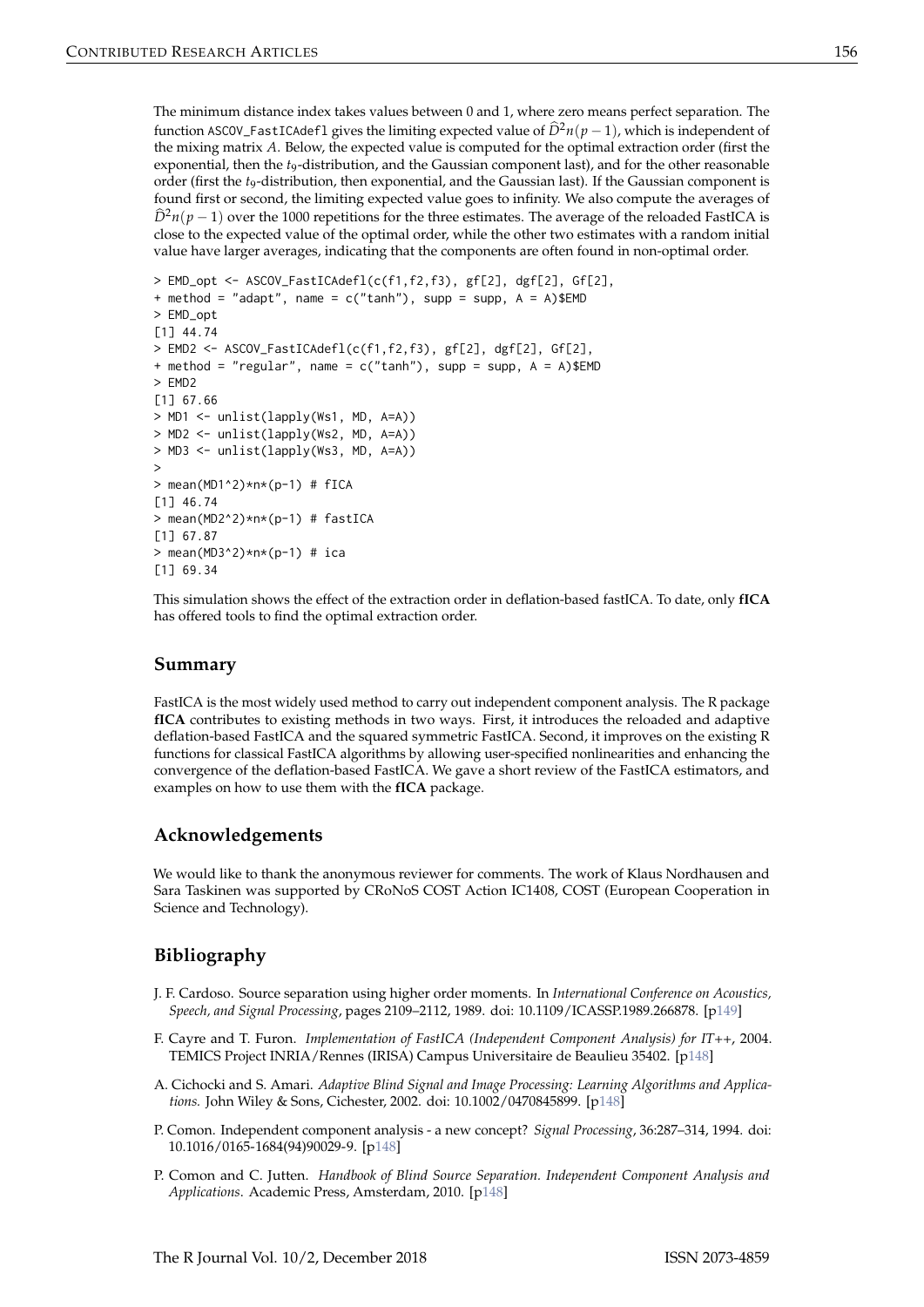- <span id="page-9-16"></span>L. de Lathauwer, B. de Moor, and J. Vandewalle. Fetal electrocardiogram extraction by blind source subspace separation. *IEEE Transactions on Biomedical Engineering*, 47(5):567–572, 2000. doi: 10.1109/ 10.841326. [[p151\]](#page-3-1)
- <span id="page-9-10"></span>A. Dermoune and T. Wei. FastICA algorithm: Five criteria for the optimal choice of the nonlinearity function. *IEEE Transactions on Signal Processing*, 61(8):2078–2087, 2013. doi: 10.1109/TSP.2013. 2243440. [[p149\]](#page-1-0)
- <span id="page-9-4"></span>H. Gävert, J. Hurri, J. Särelä, and A. Hyvärinen. *The FastICA package for MATLAB*, 2005. Lab. of Computer and Information Science, Helsinki University of Technology. [[p148\]](#page-0-1)
- <span id="page-9-6"></span>N. E. Helwig. **ica***: Independent Component Analysis and Projection Pursuit*, 2015. URL [http://CRAN.R](http://CRAN.R-project.org/package=ica)[project.org/package=ica](http://CRAN.R-project.org/package=ica). R package version 1.0-1. [[p148\]](#page-0-1)
- <span id="page-9-3"></span>A. Hyvärinen. Fast and robust fixed-point algorithms for independent component analysis. *IEEE Transactions on Neural Networks*, 10:626–634, 1999. doi: 10.1109/72.761722. [[p148,](#page-0-1) [149,](#page-1-0) [150\]](#page-2-0)
- <span id="page-9-2"></span>A. Hyvärinen and E. Oja. A fast fixed-point algorithm for independent component analyis. *Neural Computation*, 9:1483–1492, 1997. doi: 10.1162/neco.1997.9.7.1483. [[p148,](#page-0-1) [149\]](#page-1-0)
- <span id="page-9-0"></span>A. Hyvärinen, J. Karhunen, and E. Oja. *Independent Component Analysis*. John Wiley & Sons, New York, USA, 2001. [[p148\]](#page-0-1)
- <span id="page-9-19"></span>P. Ilmonen, K. Nordhausen, H. Oja, and E. Ollila. A new performance index for ICA: Properties computation and asymptotic analysis. In V. Vigneron, V. Zarzoso, E. Moreau, R. Gribonval, and E. Vincent, editors, *"Latent Variable Analysis and Signal Separation", LNCS*, volume 6365, pages 229–236, Heidelberg, 2010. Springer. doi: 10.1007/978-3-642-15995-4\_29. [[p155\]](#page-7-0)
- <span id="page-9-8"></span>Z. Koldovský and P. Tichavský. Improved variants of the FastICA algorithm. *Advances in Independent Component Analysis and Learning Machines*, 53:53–74, 2015. doi: 10.1016/B978-0-12-802806-3.00002-6. [[p148\]](#page-0-1)
- <span id="page-9-5"></span>J. L. Marchini, C. Heaton, and B. D. Ripley. **fastICA***: FastICA Algorithms to Perform ICA and Projection Pursuit*, 2013. URL <http://CRAN.R-project.org/package=fastICA>. R package version 1.2-0. [[p148\]](#page-0-1)
- <span id="page-9-13"></span>J. Miettinen, K. Nordhausen, H. Oja, and S. Taskinen. Fast equivariant JADE. In *International Conference on Acoustics, Speech, and Signal Processing*, pages 6153–6157, 2013. doi: 10.1109/ICASSP.2013.6638847. [[p149\]](#page-1-0)
- <span id="page-9-14"></span>J. Miettinen, K. Nordhausen, H. Oja, and S. Taskinen. Deflation-based FastICA with adaptive choices of nonlinearities. *IEEE Transactions on Signal Processing*, 62:5716–5724, 2014. doi: 10.1109/TSP.2014. 2356442. [[p149\]](#page-1-0)
- <span id="page-9-15"></span>J. Miettinen, S. Taskinen, K. Nordhausen, and H. Oja. Fourth moments and independent component analysis. *Statistical Science*, 30:372–390, 2015. doi: 10.1214/15-STS520. [[p150\]](#page-2-0)
- <span id="page-9-18"></span>J. Miettinen, K. Nordhausen, H. Oja, and S. Taskinen. **BSSasymp***: Asymptotic Covariance Matrices of Some BSS Mixing and Unmixing Matrix Estimates*, 2017a. URL [http://CRAN.R-project.org/](http://CRAN.R-project.org/package=BSSasymp) [package=BSSasymp](http://CRAN.R-project.org/package=BSSasymp). R package version 1.2-1. [[p153\]](#page-5-0)
- <span id="page-9-7"></span>J. Miettinen, K. Nordhausen, H. Oja, and S. Taskinen. **fICA***: Classical, Reloaded and Adaptive FastICA Algorithms*, 2017b. URL <http://CRAN.R-project.org/package=fICA>. R package version 1.1-0. [[p148\]](#page-0-1)
- <span id="page-9-9"></span>J. Miettinen, K. Nordhausen, H. Oja, S. Taskinen, and J. Virta. The squared symmetric FastICA estimator. *Signal Processing*, 131:402–411, 2017c. doi: 10.1016/j.sigpro.2016.08.028. [[p149,](#page-1-0) [150\]](#page-2-0)
- <span id="page-9-17"></span>J. Miettinen, K. Nordhausen, and S. Taskinen. Blind source separation based on joint diagonalization in R: The packages **JADE** and **BSSasymp**. *Journal of Statistical Software*, 76:1–31, 2017d. doi: 10.18637/jss.v076.i02. [[p151\]](#page-3-1)
- <span id="page-9-1"></span>K. Nordhausen and H. Oja. Independent component analysis: A statistical perspective. *Wiley Interdisciplinary Reviews: Computational Statistics*, page e1440, 2018. doi: 10.1002/wics.1440. [[p148\]](#page-0-1)
- <span id="page-9-12"></span>K. Nordhausen, P. Ilmonen, A. Mandal, and H. Oja. Deflation-based FastICA reloaded. In *European Signal Processing Conference*, pages 1854–1858, 2011. [[p149\]](#page-1-0)
- <span id="page-9-11"></span>E. Ollila. On the robustness of the deflation-based FastICA estimator. In *IEEE Workshop on Statistical Signal Processing*, pages 673–676, 2009. doi: 10.1109/SSP.2009.5278485. [[p149\]](#page-1-0)